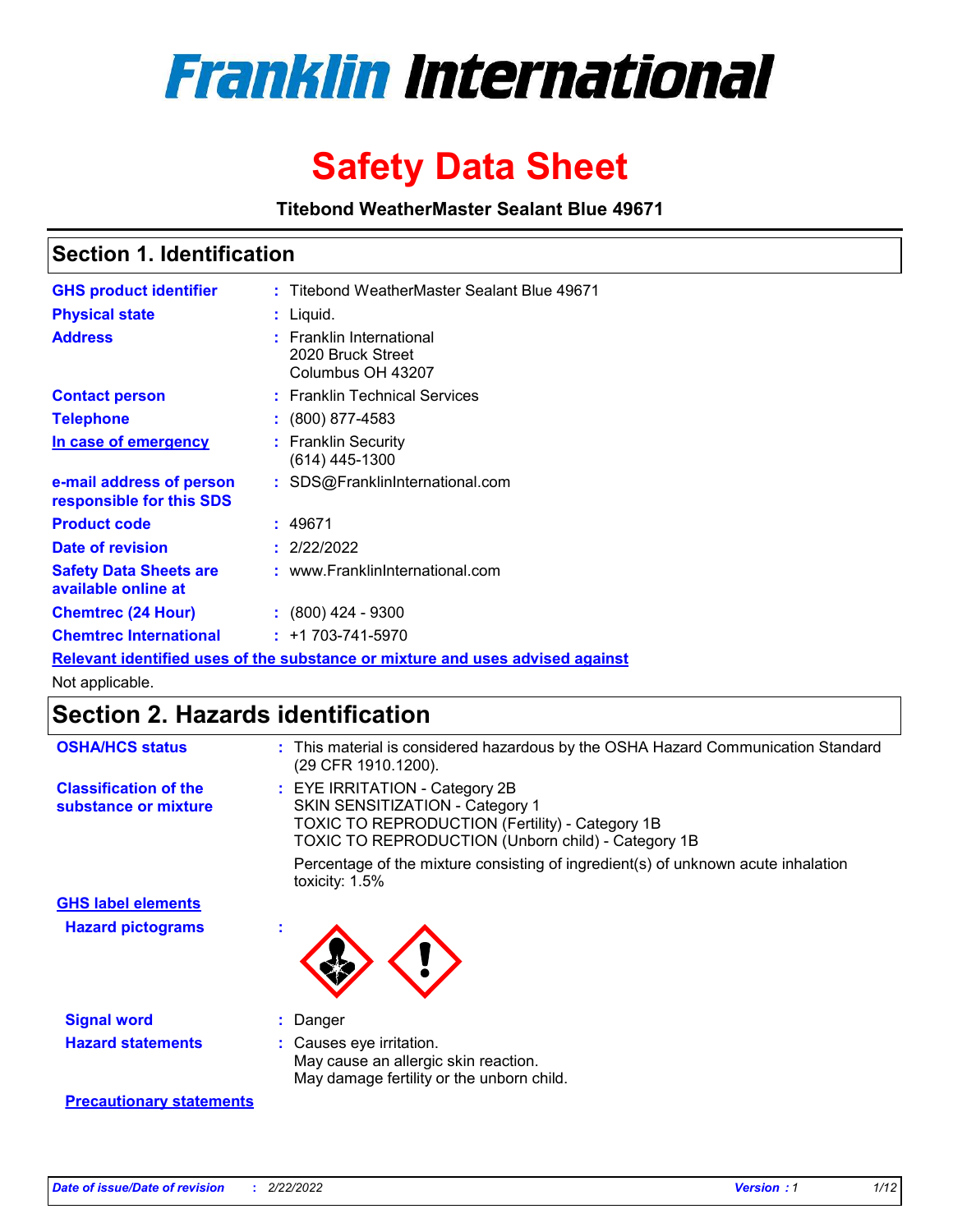### **Section 2. Hazards identification**

| <b>Prevention</b>                          | : Obtain special instructions before use. Do not handle until all safety precautions have<br>been read and understood. Wear protective gloves. Wear eye or face protection.<br>Wear protective clothing. Avoid breathing vapor. Wash hands thoroughly after handling.<br>Contaminated work clothing must not be allowed out of the workplace.                                                        |
|--------------------------------------------|------------------------------------------------------------------------------------------------------------------------------------------------------------------------------------------------------------------------------------------------------------------------------------------------------------------------------------------------------------------------------------------------------|
| <b>Response</b>                            | : IF exposed or concerned: Get medical attention. IF ON SKIN: Wash with plenty of<br>soap and water. Wash contaminated clothing before reuse. If skin irritation or rash<br>occurs: Get medical attention. IF IN EYES: Rinse cautiously with water for several<br>minutes. Remove contact lenses, if present and easy to do. Continue rinsing. If eye<br>irritation persists: Get medical attention. |
| <b>Storage</b>                             | : Store locked up.                                                                                                                                                                                                                                                                                                                                                                                   |
| <b>Disposal</b>                            | : Dispose of contents and container in accordance with all local, regional, national and<br>international regulations.                                                                                                                                                                                                                                                                               |
| <b>Hazards not otherwise</b><br>classified | : Product generates methanol during cure.                                                                                                                                                                                                                                                                                                                                                            |
|                                            |                                                                                                                                                                                                                                                                                                                                                                                                      |

### **Section 3. Composition/information on ingredients**

| <b>Substance/mixture</b><br>Mixture                  |               |                     |
|------------------------------------------------------|---------------|---------------------|
| <b>Ingredient name</b>                               | $\frac{9}{6}$ | <b>CAS number</b>   |
| 3-aminopropyltriethoxysilane<br>Dibutyltin dilaurate | ≤3<br>$≤0.3$  | 919-30-2<br>77-58-7 |

Any concentration shown as a range is to protect confidentiality or is due to batch variation.

**There are no additional ingredients present which, within the current knowledge of the supplier and in the concentrations applicable, are classified as hazardous to health or the environment and hence require reporting in this section.**

**Occupational exposure limits, if available, are listed in Section 8.**

### **Section 4. First aid measures**

| <b>Description of necessary first aid measures</b> |                                                                                                                                                                                                                                                                                                                                                                                                                                                                                                                                                                                                                                                                                                                                                                           |  |  |  |
|----------------------------------------------------|---------------------------------------------------------------------------------------------------------------------------------------------------------------------------------------------------------------------------------------------------------------------------------------------------------------------------------------------------------------------------------------------------------------------------------------------------------------------------------------------------------------------------------------------------------------------------------------------------------------------------------------------------------------------------------------------------------------------------------------------------------------------------|--|--|--|
| <b>Eye contact</b>                                 | : Immediately flush eyes with plenty of water, occasionally lifting the upper and lower<br>eyelids. Check for and remove any contact lenses. Continue to rinse for at least 10<br>minutes. If irritation persists, get medical attention.                                                                                                                                                                                                                                                                                                                                                                                                                                                                                                                                 |  |  |  |
| <b>Inhalation</b>                                  | : Remove victim to fresh air and keep at rest in a position comfortable for breathing. If<br>not breathing, if breathing is irregular or if respiratory arrest occurs, provide artificial<br>respiration or oxygen by trained personnel. It may be dangerous to the person providing<br>aid to give mouth-to-mouth resuscitation. Get medical attention. If unconscious, place<br>in recovery position and get medical attention immediately. Maintain an open airway.<br>Loosen tight clothing such as a collar, tie, belt or waistband. In case of inhalation of<br>decomposition products in a fire, symptoms may be delayed. The exposed person may<br>need to be kept under medical surveillance for 48 hours.                                                       |  |  |  |
| <b>Skin contact</b>                                | : Wash with plenty of soap and water. Remove contaminated clothing and shoes. Wash<br>contaminated clothing thoroughly with water before removing it, or wear gloves.<br>Continue to rinse for at least 10 minutes. Get medical attention. In the event of any<br>complaints or symptoms, avoid further exposure. Wash clothing before reuse. Clean<br>shoes thoroughly before reuse.                                                                                                                                                                                                                                                                                                                                                                                     |  |  |  |
| <b>Ingestion</b>                                   | : Wash out mouth with water. Remove dentures if any. Remove victim to fresh air and<br>keep at rest in a position comfortable for breathing. If material has been swallowed and<br>the exposed person is conscious, give small quantities of water to drink. Stop if the<br>exposed person feels sick as vomiting may be dangerous. Do not induce vomiting<br>unless directed to do so by medical personnel. If vomiting occurs, the head should be<br>kept low so that vomit does not enter the lungs. Get medical attention. Never give<br>anything by mouth to an unconscious person. If unconscious, place in recovery position<br>and get medical attention immediately. Maintain an open airway. Loosen tight clothing<br>such as a collar, tie, belt or waistband. |  |  |  |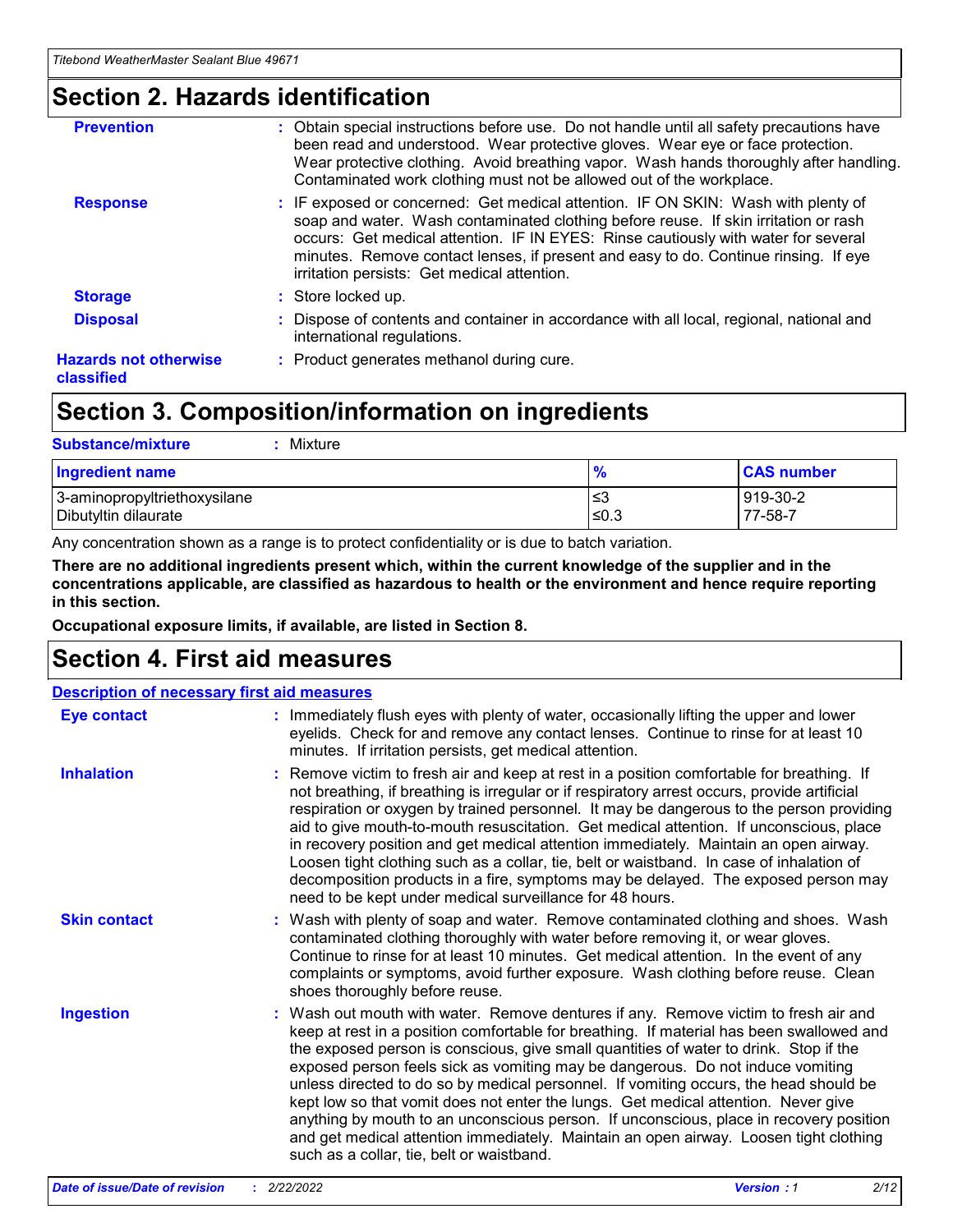### **Section 4. First aid measures**

| Most important symptoms/effects, acute and delayed |  |                                                                                                                                                                                                                                                                                                                                                                                                                 |  |  |
|----------------------------------------------------|--|-----------------------------------------------------------------------------------------------------------------------------------------------------------------------------------------------------------------------------------------------------------------------------------------------------------------------------------------------------------------------------------------------------------------|--|--|
| <b>Potential acute health effects</b>              |  |                                                                                                                                                                                                                                                                                                                                                                                                                 |  |  |
| <b>Eye contact</b>                                 |  | : May cause eye irritation.                                                                                                                                                                                                                                                                                                                                                                                     |  |  |
| <b>Inhalation</b>                                  |  | : No known significant effects or critical hazards.                                                                                                                                                                                                                                                                                                                                                             |  |  |
| <b>Skin contact</b>                                |  | : May cause skin irritation.                                                                                                                                                                                                                                                                                                                                                                                    |  |  |
| <b>Ingestion</b>                                   |  | : No known significant effects or critical hazards.                                                                                                                                                                                                                                                                                                                                                             |  |  |
| <b>Over-exposure signs/symptoms</b>                |  |                                                                                                                                                                                                                                                                                                                                                                                                                 |  |  |
| <b>Eye contact</b>                                 |  | : Adverse symptoms may include the following:<br>irritation<br>watering<br>redness                                                                                                                                                                                                                                                                                                                              |  |  |
| <b>Inhalation</b>                                  |  | : Adverse symptoms may include the following:<br>reduced fetal weight<br>increase in fetal deaths<br>skeletal malformations                                                                                                                                                                                                                                                                                     |  |  |
| <b>Skin contact</b>                                |  | : Adverse symptoms may include the following:<br>irritation<br>redness<br>reduced fetal weight<br>increase in fetal deaths<br>skeletal malformations                                                                                                                                                                                                                                                            |  |  |
| <b>Ingestion</b>                                   |  | : Adverse symptoms may include the following:<br>reduced fetal weight<br>increase in fetal deaths<br>skeletal malformations                                                                                                                                                                                                                                                                                     |  |  |
|                                                    |  | <b>Indication of immediate medical attention and special treatment needed, if necessary</b>                                                                                                                                                                                                                                                                                                                     |  |  |
| <b>Notes to physician</b>                          |  | : In case of inhalation of decomposition products in a fire, symptoms may be delayed.<br>The exposed person may need to be kept under medical surveillance for 48 hours.                                                                                                                                                                                                                                        |  |  |
| <b>Specific treatments</b>                         |  | : No specific treatment.                                                                                                                                                                                                                                                                                                                                                                                        |  |  |
| <b>Protection of first-aiders</b>                  |  | : No action shall be taken involving any personal risk or without suitable training. If it is<br>suspected that fumes are still present, the rescuer should wear an appropriate mask or<br>self-contained breathing apparatus. It may be dangerous to the person providing aid to<br>give mouth-to-mouth resuscitation. Wash contaminated clothing thoroughly with water<br>before removing it, or wear gloves. |  |  |

**See toxicological information (Section 11)**

### **Section 5. Fire-fighting measures**

| <b>Extinguishing media</b>                             |                                                                                                                                                                                                     |
|--------------------------------------------------------|-----------------------------------------------------------------------------------------------------------------------------------------------------------------------------------------------------|
| <b>Suitable extinguishing</b><br>media                 | : Use an extinguishing agent suitable for the surrounding fire.                                                                                                                                     |
| <b>Unsuitable extinguishing</b><br>media               | : None known.                                                                                                                                                                                       |
| <b>Specific hazards arising</b><br>from the chemical   | : In a fire or if heated, a pressure increase will occur and the container may burst.                                                                                                               |
| <b>Hazardous thermal</b><br>decomposition products     | : Decomposition products may include the following materials:<br>carbon dioxide<br>carbon monoxide<br>nitrogen oxides<br>metal oxide/oxides                                                         |
| <b>Special protective actions</b><br>for fire-fighters | : Promptly isolate the scene by removing all persons from the vicinity of the incident if<br>there is a fire. No action shall be taken involving any personal risk or without suitable<br>training. |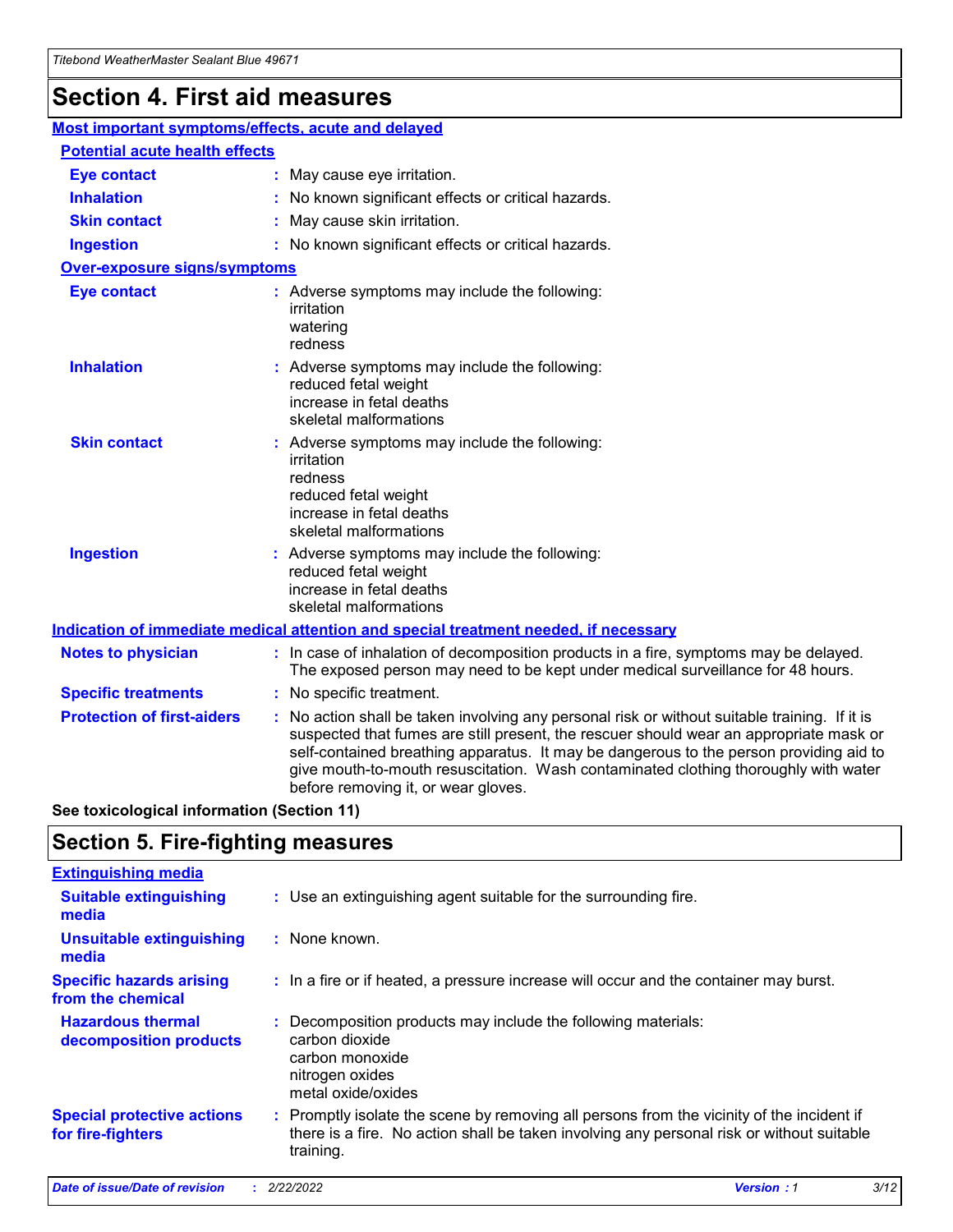### **Section 5. Fire-fighting measures**

**Special protective equipment for fire-fighters** Fire-fighters should wear appropriate protective equipment and self-contained breathing **:** apparatus (SCBA) with a full face-piece operated in positive pressure mode.

### **Section 6. Accidental release measures**

#### **Personal precautions, protective equipment and emergency procedures**

| For non-emergency<br>personnel                               |  | : No action shall be taken involving any personal risk or without suitable training.<br>Evacuate surrounding areas. Keep unnecessary and unprotected personnel from<br>entering. Do not touch or walk through spilled material. Avoid breathing vapor or mist.<br>Provide adequate ventilation. Wear appropriate respirator when ventilation is<br>inadequate. Put on appropriate personal protective equipment.                                                                                                                                                                                                                                                                                             |  |  |
|--------------------------------------------------------------|--|--------------------------------------------------------------------------------------------------------------------------------------------------------------------------------------------------------------------------------------------------------------------------------------------------------------------------------------------------------------------------------------------------------------------------------------------------------------------------------------------------------------------------------------------------------------------------------------------------------------------------------------------------------------------------------------------------------------|--|--|
|                                                              |  | For emergency responders : If specialized clothing is required to deal with the spillage, take note of any information in<br>Section 8 on suitable and unsuitable materials. See also the information in "For non-<br>emergency personnel".                                                                                                                                                                                                                                                                                                                                                                                                                                                                  |  |  |
| <b>Environmental precautions</b>                             |  | : Avoid dispersal of spilled material and runoff and contact with soil, waterways, drains<br>and sewers. Inform the relevant authorities if the product has caused environmental<br>pollution (sewers, waterways, soil or air).                                                                                                                                                                                                                                                                                                                                                                                                                                                                              |  |  |
| <b>Methods and materials for containment and cleaning up</b> |  |                                                                                                                                                                                                                                                                                                                                                                                                                                                                                                                                                                                                                                                                                                              |  |  |
| <b>Small spill</b>                                           |  | : Stop leak if without risk. Move containers from spill area. Dilute with water and mop up<br>if water-soluble. Alternatively, or if water-insoluble, absorb with an inert dry material and<br>place in an appropriate waste disposal container. Dispose of via a licensed waste<br>disposal contractor.                                                                                                                                                                                                                                                                                                                                                                                                     |  |  |
| <b>Large spill</b>                                           |  | : Stop leak if without risk. Move containers from spill area. Approach release from<br>upwind. Prevent entry into sewers, water courses, basements or confined areas. Wash<br>spillages into an effluent treatment plant or proceed as follows. Contain and collect<br>spillage with non-combustible, absorbent material e.g. sand, earth, vermiculite or<br>diatomaceous earth and place in container for disposal according to local regulations<br>(see Section 13). Dispose of via a licensed waste disposal contractor. Contaminated<br>absorbent material may pose the same hazard as the spilled product. Note: see<br>Section 1 for emergency contact information and Section 13 for waste disposal. |  |  |

### **Section 7. Handling and storage**

| <b>Precautions for safe handling</b>                                             |                                                                                                                                                                                                                                                                                                                                                                                                                                                                                                                                                                                                                                                                                                                                                                                                                                                  |
|----------------------------------------------------------------------------------|--------------------------------------------------------------------------------------------------------------------------------------------------------------------------------------------------------------------------------------------------------------------------------------------------------------------------------------------------------------------------------------------------------------------------------------------------------------------------------------------------------------------------------------------------------------------------------------------------------------------------------------------------------------------------------------------------------------------------------------------------------------------------------------------------------------------------------------------------|
| <b>Protective measures</b>                                                       | : Put on appropriate personal protective equipment (see Section 8). Persons with a<br>history of skin sensitization problems should not be employed in any process in which<br>this product is used. Avoid exposure - obtain special instructions before use. Avoid<br>exposure during pregnancy. Do not handle until all safety precautions have been read<br>and understood. Do not get in eyes or on skin or clothing. Do not ingest. Avoid<br>breathing vapor or mist. If during normal use the material presents a respiratory hazard,<br>use only with adequate ventilation or wear appropriate respirator. Keep in the original<br>container or an approved alternative made from a compatible material, kept tightly<br>closed when not in use. Empty containers retain product residue and can be hazardous.<br>Do not reuse container. |
| <b>Advice on general</b><br>occupational hygiene                                 | : Eating, drinking and smoking should be prohibited in areas where this material is<br>handled, stored and processed. Workers should wash hands and face before eating,<br>drinking and smoking. Remove contaminated clothing and protective equipment before<br>entering eating areas. See also Section 8 for additional information on hygiene<br>measures.                                                                                                                                                                                                                                                                                                                                                                                                                                                                                    |
| <b>Conditions for safe storage,</b><br>including any<br><b>incompatibilities</b> | Store between the following temperatures: 0 to 120 $\degree$ C (32 to 248 $\degree$ F). Store in<br>accordance with local regulations. Store in original container protected from direct<br>sunlight in a dry, cool and well-ventilated area, away from incompatible materials (see<br>Section 10) and food and drink. Store locked up. Keep container tightly closed and<br>sealed until ready for use. Containers that have been opened must be carefully<br>resealed and kept upright to prevent leakage. Do not store in unlabeled containers.<br>Use appropriate containment to avoid environmental contamination. See Section 10 for<br>incompatible materials before handling or use.                                                                                                                                                     |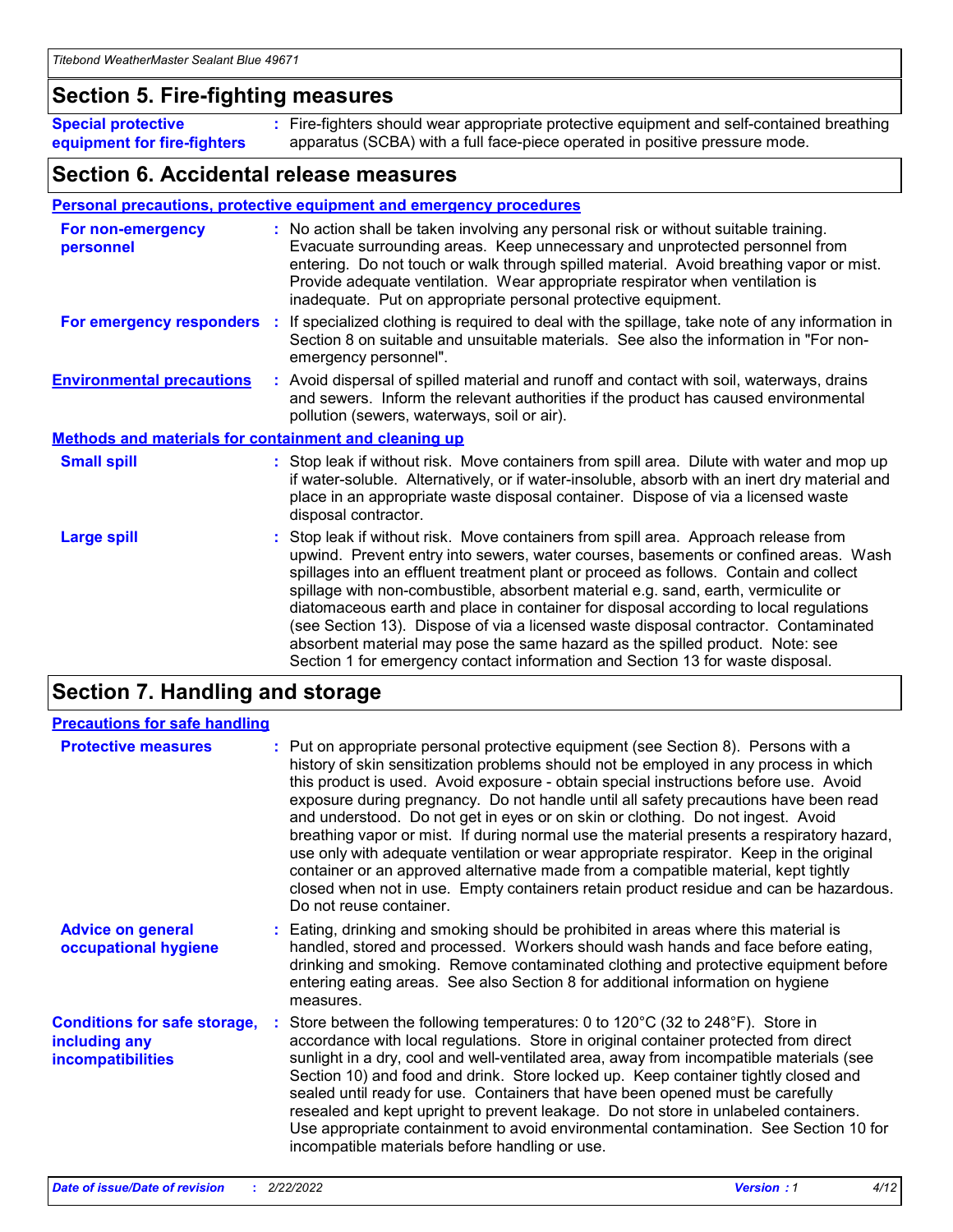## **Section 8. Exposure controls/personal protection**

#### **Control parameters**

#### **Occupational exposure limits**

| <b>Ingredient name</b>                               |    |                        | <b>Exposure limits</b>                                                                                                                                                                                                                                                                                                                                                                                                                                                                                                                                                                                                 |
|------------------------------------------------------|----|------------------------|------------------------------------------------------------------------------------------------------------------------------------------------------------------------------------------------------------------------------------------------------------------------------------------------------------------------------------------------------------------------------------------------------------------------------------------------------------------------------------------------------------------------------------------------------------------------------------------------------------------------|
| 3-aminopropyltriethoxysilane<br>Dibutyltin dilaurate |    |                        | None.<br>ACGIH TLV (United States, 3/2019). Absorbed through skin.<br>Notes: as Sn<br>TWA: $0.1 \text{ mg/m}^3$ , (as Sn) 8 hours.<br>STEL: 0.2 mg/m <sup>3</sup> , (as Sn) 15 minutes.<br>NIOSH REL (United States, 10/2016). Absorbed through skin.<br>Notes: as Sn<br>TWA: 0.1 mg/m <sup>3</sup> , (as Sn) 10 hours.<br>OSHA PEL (United States, 5/2018). Notes: as Sn<br>TWA: $0.1 \text{ mg/m}^3$ , (as Sn) 8 hours.<br>OSHA PEL 1989 (United States, 3/1989). Absorbed through skin.<br>Notes: measured as Sn<br>TWA: 0.1 mg/m <sup>3</sup> , (measured as Sn) 8 hours. Form: Organic                            |
| <b>Appropriate engineering</b><br>controls           |    |                        | : If user operations generate dust, fumes, gas, vapor or mist, use process enclosures,<br>local exhaust ventilation or other engineering controls to keep worker exposure to<br>airborne contaminants below any recommended or statutory limits.                                                                                                                                                                                                                                                                                                                                                                       |
| <b>Environmental exposure</b><br>controls            |    |                        | Emissions from ventilation or work process equipment should be checked to ensure<br>they comply with the requirements of environmental protection legislation. In some<br>cases, fume scrubbers, filters or engineering modifications to the process equipment<br>will be necessary to reduce emissions to acceptable levels.                                                                                                                                                                                                                                                                                          |
| <b>Individual protection measures</b>                |    |                        |                                                                                                                                                                                                                                                                                                                                                                                                                                                                                                                                                                                                                        |
| <b>Hygiene measures</b>                              |    |                        | : Wash hands, forearms and face thoroughly after handling chemical products, before<br>eating, smoking and using the lavatory and at the end of the working period.<br>Appropriate techniques should be used to remove potentially contaminated clothing.<br>Contaminated work clothing should not be allowed out of the workplace. Wash<br>contaminated clothing before reusing. Ensure that eyewash stations and safety<br>showers are close to the workstation location.                                                                                                                                            |
| <b>Eye/face protection</b>                           |    |                        | : Safety eyewear complying with an approved standard should be used when a risk<br>assessment indicates this is necessary to avoid exposure to liquid splashes, mists,<br>gases or dusts. If contact is possible, the following protection should be worn, unless<br>the assessment indicates a higher degree of protection: chemical splash goggles.                                                                                                                                                                                                                                                                  |
| <b>Skin protection</b>                               |    |                        |                                                                                                                                                                                                                                                                                                                                                                                                                                                                                                                                                                                                                        |
| <b>Hand protection</b>                               |    |                        | : Chemical-resistant, impervious gloves complying with an approved standard should be<br>worn at all times when handling chemical products if a risk assessment indicates this is<br>necessary. Considering the parameters specified by the glove manufacturer, check<br>during use that the gloves are still retaining their protective properties. It should be<br>noted that the time to breakthrough for any glove material may be different for different<br>glove manufacturers. In the case of mixtures, consisting of several substances, the<br>protection time of the gloves cannot be accurately estimated. |
| <b>Body protection</b>                               |    | handling this product. | Personal protective equipment for the body should be selected based on the task being<br>performed and the risks involved and should be approved by a specialist before                                                                                                                                                                                                                                                                                                                                                                                                                                                |
| <b>Other skin protection</b>                         |    |                        | : Appropriate footwear and any additional skin protection measures should be selected<br>based on the task being performed and the risks involved and should be approved by a<br>specialist before handling this product.                                                                                                                                                                                                                                                                                                                                                                                              |
| <b>Respiratory protection</b>                        | ÷. | aspects of use.        | Based on the hazard and potential for exposure, select a respirator that meets the<br>appropriate standard or certification. Respirators must be used according to a<br>respiratory protection program to ensure proper fitting, training, and other important                                                                                                                                                                                                                                                                                                                                                         |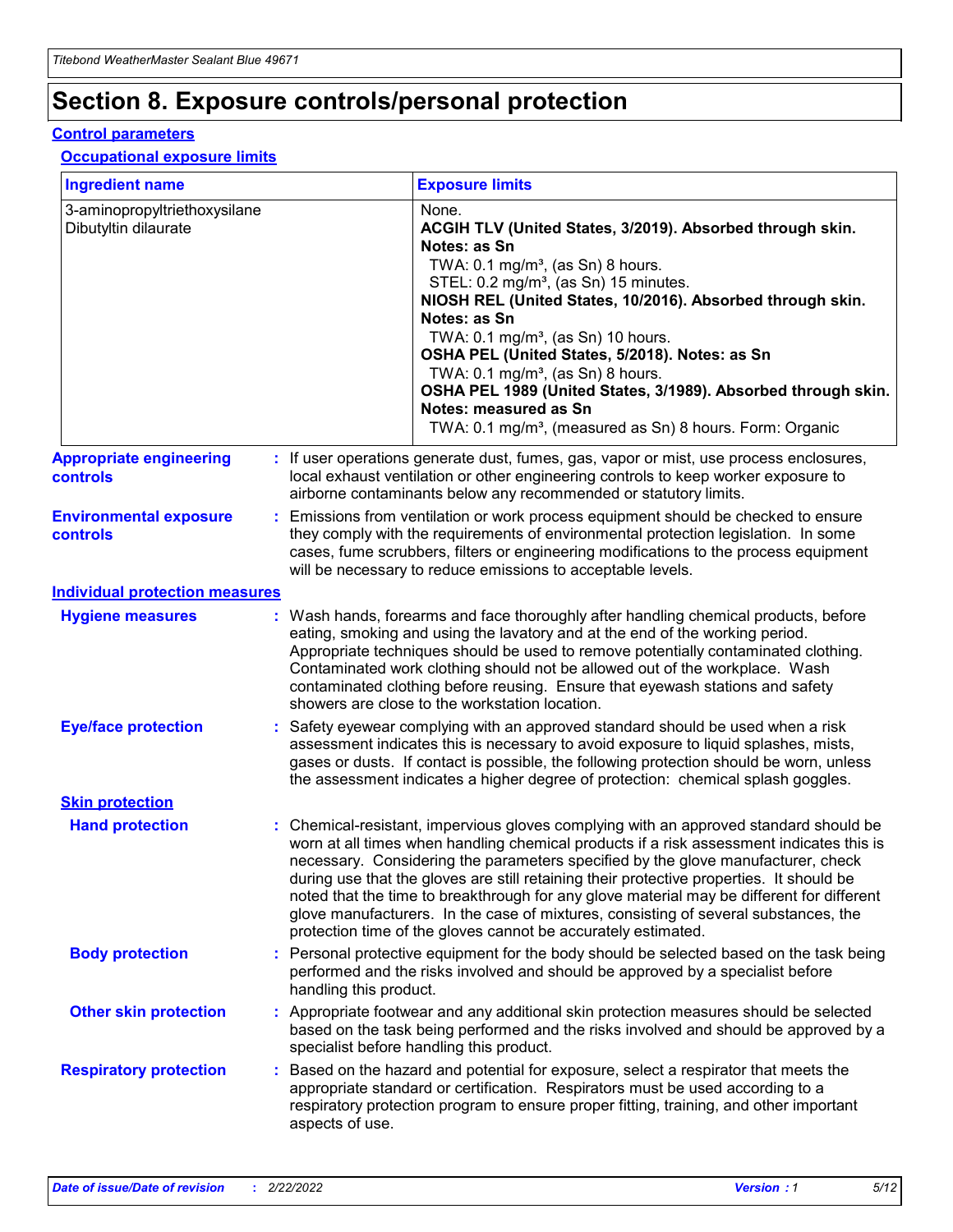### **Section 9. Physical and chemical properties**

#### **Appearance**

| <b>Physical state</b>                             | : Liquid. [Paste.]                                              |
|---------------------------------------------------|-----------------------------------------------------------------|
| <b>Color</b>                                      | $:$ Blue.                                                       |
| Odor                                              | None [Slight]                                                   |
| <b>Odor threshold</b>                             | $:$ Not available.                                              |
| рH                                                | : Not applicable.                                               |
| <b>Melting point</b>                              | : Not available.                                                |
| <b>Boiling point</b>                              | : >100°C (>212°F)                                               |
| <b>Flash point</b>                                | : Closed cup: >200°C (>392°F) [Setaflash.]                      |
| <b>Evaporation rate</b>                           | $:$ <1 (butyl acetate = 1)                                      |
| <b>Flammability (solid, gas)</b>                  | : Not available.                                                |
| Lower and upper explosive<br>(flammable) limits   | : Not available.                                                |
| <b>VOC (less water, less</b>                      | $: 0$ g/l                                                       |
| exempt solvents)                                  |                                                                 |
| <b>Volatility</b>                                 | $: 0\%$ (w/w)                                                   |
| <b>Vapor density</b>                              | : Not available.                                                |
| <b>Relative density</b>                           | : 1.4329                                                        |
| <b>Solubility</b>                                 | Insoluble in the following materials: cold water and hot water. |
| <b>Solubility in water</b>                        | : Not available.                                                |
| <b>Partition coefficient: n-</b><br>octanol/water | $:$ Not available.                                              |
| <b>Auto-ignition temperature</b>                  | : Not available.                                                |
| <b>Decomposition temperature</b>                  | : Not available.                                                |

### **Section 10. Stability and reactivity**

| <b>Reactivity</b>                            | : No specific test data related to reactivity available for this product or its ingredients.            |
|----------------------------------------------|---------------------------------------------------------------------------------------------------------|
| <b>Chemical stability</b>                    | : The product is stable.                                                                                |
| <b>Possibility of hazardous</b><br>reactions | : Under normal conditions of storage and use, hazardous reactions will not occur.                       |
| <b>Conditions to avoid</b>                   | : No specific data.                                                                                     |
| <b>Incompatible materials</b>                | : No specific data.                                                                                     |
| <b>Hazardous decomposition</b><br>products   | Under normal conditions of storage and use, hazardous decomposition products should<br>not be produced. |

## **Section 11. Toxicological information**

### **Information on toxicological effects**

#### **Acute toxicity**

| <b>Product/ingredient name</b> | <b>Result</b>           | <b>Species</b> | <b>Dose</b>                | <b>Exposure</b> |
|--------------------------------|-------------------------|----------------|----------------------------|-----------------|
| 3-aminopropyltriethoxysilane   | <b>ILD50 Dermal</b>     | Rabbit         | 4.29 g/kg                  |                 |
| Dibutyltin dilaurate           | ILD50 Oral<br>LD50 Oral | Rat<br>Rat     | $1.57$ g/kg<br>175 $mg/kg$ |                 |
|                                |                         |                |                            |                 |

**Irritation/Corrosion**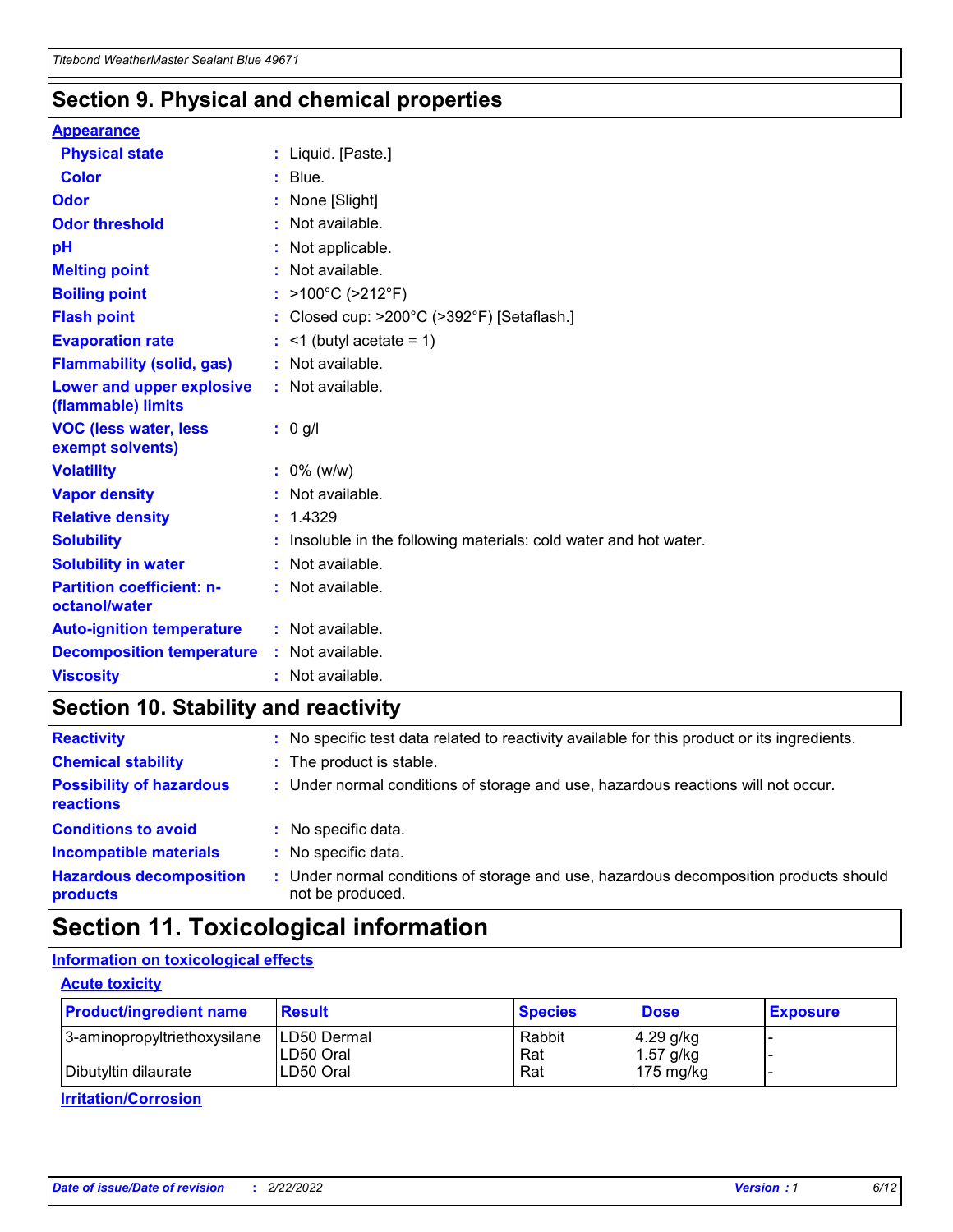## **Section 11. Toxicological information**

| <b>Product/ingredient name</b> | <b>Result</b>            | <b>Species</b> | <b>Score</b> | <b>Exposure</b>           | <b>Observation</b> |
|--------------------------------|--------------------------|----------------|--------------|---------------------------|--------------------|
| 3-aminopropyltriethoxysilane   | Eyes - Mild irritant     | Rabbit         |              | $100$ mg                  |                    |
|                                | Eyes - Severe irritant   | Rabbit         |              | 24 hours 750              |                    |
|                                |                          |                |              | ug                        |                    |
|                                | Skin - Severe irritant   | Rabbit         |              | 24 hours 5                | -                  |
| Dibutyltin dilaurate           | Eyes - Moderate irritant | Rabbit         |              | mq<br><b>24 hours 100</b> |                    |
|                                |                          |                |              | mg                        |                    |
|                                | Skin - Severe irritant   | Rabbit         |              | 500 mg                    |                    |

#### **Sensitization**

Not available.

#### **Mutagenicity**

Not available.

#### **Carcinogenicity**

Not available.

#### **Reproductive toxicity**

Not available.

#### **Teratogenicity**

Not available.

#### **Specific target organ toxicity (single exposure)**

Not available.

#### **Specific target organ toxicity (repeated exposure)**

| <b>Name</b>                                                                         |                                                                            | <b>Category</b>                                     | <b>Route of</b><br>exposure | <b>Target organs</b> |
|-------------------------------------------------------------------------------------|----------------------------------------------------------------------------|-----------------------------------------------------|-----------------------------|----------------------|
| Dibutyltin dilaurate                                                                |                                                                            | Category 1                                          |                             | respiratory system   |
| <b>Aspiration hazard</b><br>Not available.                                          |                                                                            |                                                     |                             |                      |
| <b>Information on the likely</b><br>routes of exposure                              | : Not available.                                                           |                                                     |                             |                      |
| <b>Potential acute health effects</b>                                               |                                                                            |                                                     |                             |                      |
| <b>Eye contact</b>                                                                  | : May cause eye irritation.                                                |                                                     |                             |                      |
| <b>Inhalation</b>                                                                   |                                                                            | : No known significant effects or critical hazards. |                             |                      |
| <b>Skin contact</b>                                                                 | : May cause skin irritation.                                               |                                                     |                             |                      |
| <b>Ingestion</b>                                                                    |                                                                            | : No known significant effects or critical hazards. |                             |                      |
| <b>Symptoms related to the physical, chemical and toxicological characteristics</b> |                                                                            |                                                     |                             |                      |
| <b>Eye contact</b>                                                                  | irritation<br>watering<br>redness                                          | : Adverse symptoms may include the following:       |                             |                      |
| <b>Inhalation</b>                                                                   | reduced fetal weight<br>increase in fetal deaths<br>skeletal malformations | : Adverse symptoms may include the following:       |                             |                      |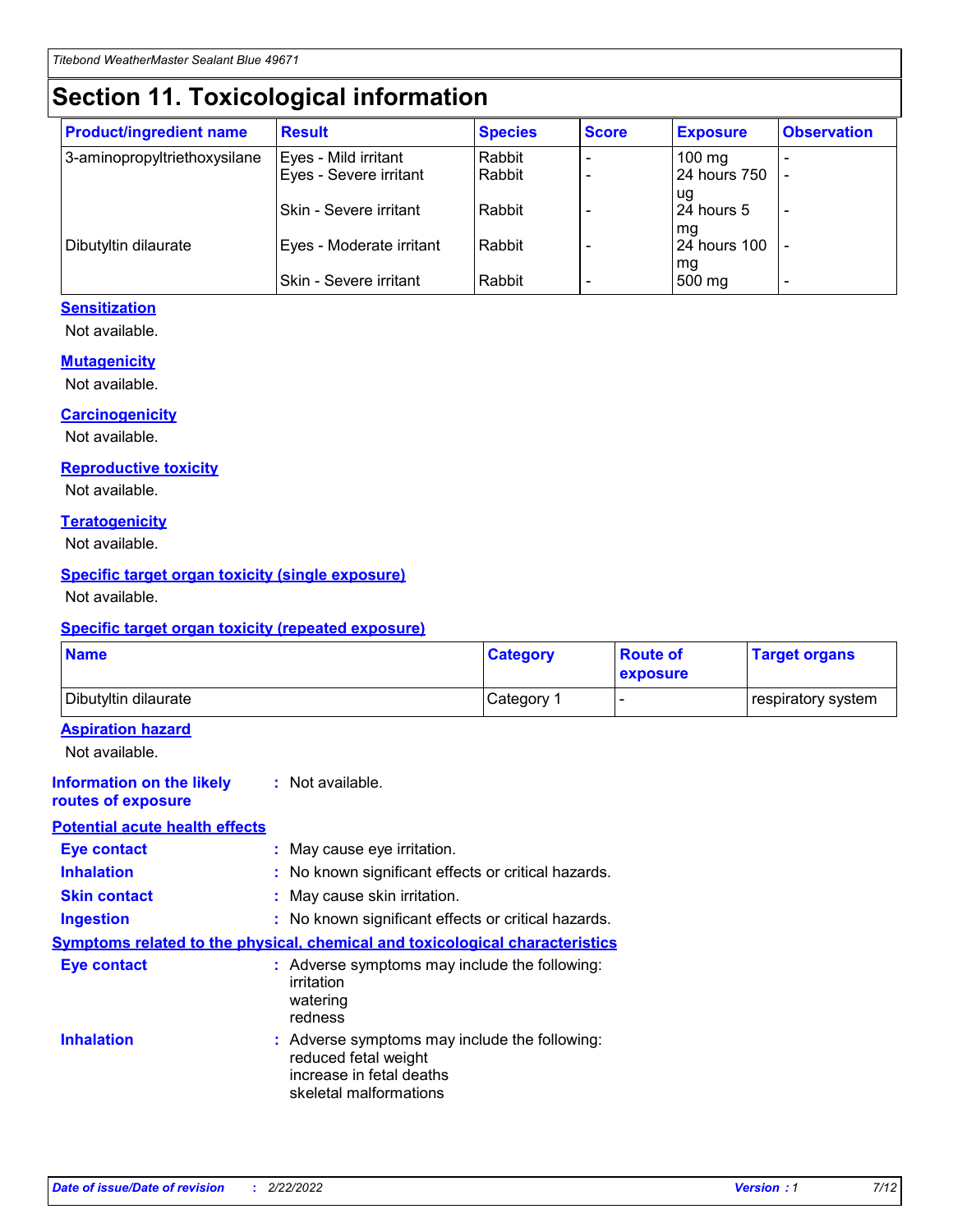## **Section 11. Toxicological information**

| <b>Skin contact</b>                     | : Adverse symptoms may include the following:<br>irritation<br>redness<br>reduced fetal weight<br>increase in fetal deaths<br>skeletal malformations |
|-----------------------------------------|------------------------------------------------------------------------------------------------------------------------------------------------------|
| <b>Ingestion</b>                        | : Adverse symptoms may include the following:<br>reduced fetal weight<br>increase in fetal deaths<br>skeletal malformations                          |
|                                         | Delayed and immediate effects and also chronic effects from short and long term exposure                                                             |
| <b>Short term exposure</b>              |                                                                                                                                                      |
| <b>Potential immediate</b><br>effects   | : Not available.                                                                                                                                     |
| <b>Potential delayed effects</b>        | : Not available.                                                                                                                                     |
| <b>Long term exposure</b>               |                                                                                                                                                      |
| <b>Potential immediate</b><br>effects   | : Not available.                                                                                                                                     |
| <b>Potential delayed effects</b>        | : Not available.                                                                                                                                     |
| <b>Potential chronic health effects</b> |                                                                                                                                                      |
| Not available.                          |                                                                                                                                                      |
| <b>General</b>                          | : Once sensitized, a severe allergic reaction may occur when subsequently exposed to<br>very low levels.                                             |
| <b>Carcinogenicity</b>                  | : No known significant effects or critical hazards.                                                                                                  |
| <b>Mutagenicity</b>                     | No known significant effects or critical hazards.                                                                                                    |
| <b>Teratogenicity</b>                   | May damage the unborn child.                                                                                                                         |
| <b>Developmental effects</b>            | No known significant effects or critical hazards.                                                                                                    |
| <b>Fertility effects</b>                | : May damage fertility.                                                                                                                              |
| <b>Numerical measures of toxicity</b>   |                                                                                                                                                      |
| <b>Acute toxicity estimates</b>         |                                                                                                                                                      |
|                                         |                                                                                                                                                      |

Not available.

## **Section 12. Ecological information**

#### **Toxicity**

| <b>Product/ingredient name</b> | <b>Result</b>                     | <b>Species</b>                       | <b>Exposure</b> |
|--------------------------------|-----------------------------------|--------------------------------------|-----------------|
| Dibutyltin dilaurate           | Chronic EC10 > 2 mg/l Fresh water | Algae - Scenedesmus<br>I subspicatus | l 96 hours i    |

### **Persistence and degradability**

| <b>Product/ingredient name</b> | <b>Test</b>                                                                    | <b>Result</b>  |                   | <b>Dose</b> | <b>Inoculum</b>         |
|--------------------------------|--------------------------------------------------------------------------------|----------------|-------------------|-------------|-------------------------|
| Dibutyltin dilaurate           | OECD 301F<br>Ready<br>Biodegradability -<br>Manometric<br>Respirometry<br>Test | 23 % - 28 days |                   |             |                         |
| <b>Product/ingredient name</b> | <b>Aquatic half-life</b>                                                       |                | <b>Photolysis</b> |             | <b>Biodegradability</b> |
| Dibutyltin dilaurate           |                                                                                |                |                   |             | Inherent                |

### **Bioaccumulative potential**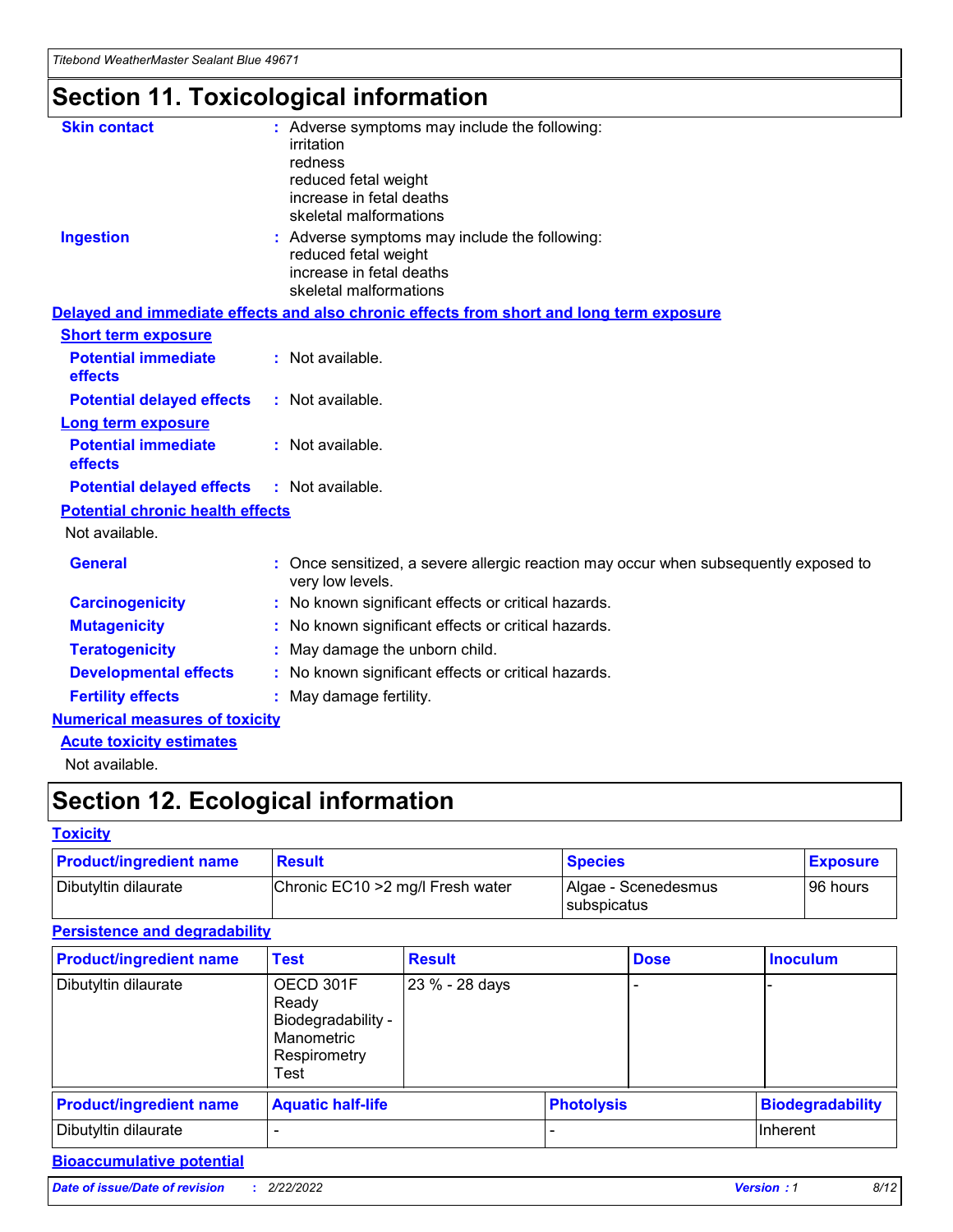## **Section 12. Ecological information**

| <b>Product/ingredient name</b>                       | ∣LoqP <sub>ow</sub> | <b>BCF</b>  | <b>Potential</b> |
|------------------------------------------------------|---------------------|-------------|------------------|
| 3-aminopropyltriethoxysilane<br>Dibutyltin dilaurate | 4.44                | 3.4<br>2.91 | low<br>low       |

#### **Mobility in soil**

| <b>Soil/water partition</b><br>coefficient (K <sub>oc</sub> ) | : Not available.                                    |
|---------------------------------------------------------------|-----------------------------------------------------|
| <b>Other adverse effects</b>                                  | : No known significant effects or critical hazards. |

### **Section 13. Disposal considerations**

|  | <b>Disposal methods</b> |  |
|--|-------------------------|--|

**Disposal methods** : The generation of waste should be avoided or minimized wherever possible. Disposal of this product, solutions and any by-products should at all times comply with the requirements of environmental protection and waste disposal legislation and any regional local authority requirements. Dispose of surplus and non-recyclable products via a licensed waste disposal contractor. Waste should not be disposed of untreated to the sewer unless fully compliant with the requirements of all authorities with jurisdiction. Waste packaging should be recycled. Incineration or landfill should only be considered when recycling is not feasible. This material and its container must be disposed of in a safe way. Care should be taken when handling emptied containers that have not been cleaned or rinsed out. Empty containers or liners may retain some product residues. Avoid dispersal of spilled material and runoff and contact with soil, waterways, drains and sewers.

## **Section 14. Transport information**

|                                      | <b>DOT</b><br><b>Classification</b> | <b>TDG</b><br><b>Classification</b> | <b>Mexico</b><br><b>Classification</b> | <b>ADR/RID</b>           | <b>IMDG</b>              | <b>IATA</b>              |
|--------------------------------------|-------------------------------------|-------------------------------------|----------------------------------------|--------------------------|--------------------------|--------------------------|
| <b>UN number</b>                     | Not regulated.                      | Not regulated.                      | Not regulated.                         | Not regulated.           | Not regulated.           | Not regulated.           |
| <b>UN proper</b><br>shipping name    | $\qquad \qquad \blacksquare$        |                                     |                                        |                          |                          |                          |
| <b>Transport</b><br>hazard class(es) | $\blacksquare$                      | $\blacksquare$                      | $\blacksquare$                         | $\overline{\phantom{a}}$ | $\blacksquare$           | $\blacksquare$           |
| <b>Packing group</b>                 | $\overline{\phantom{a}}$            | $\overline{\phantom{0}}$            | $\qquad \qquad \blacksquare$           | -                        | $\overline{\phantom{0}}$ | $\overline{\phantom{a}}$ |
| <b>Environmental</b><br>hazards      | No.                                 | No.                                 | No.                                    | No.                      | No.                      | No.                      |

## **Section 15. Regulatory information**

#### **U.S. Federal regulations**

#### **SARA 302/304**

#### **Composition/information on ingredients**

No products were found.

**SARA 304 RQ :** Not applicable.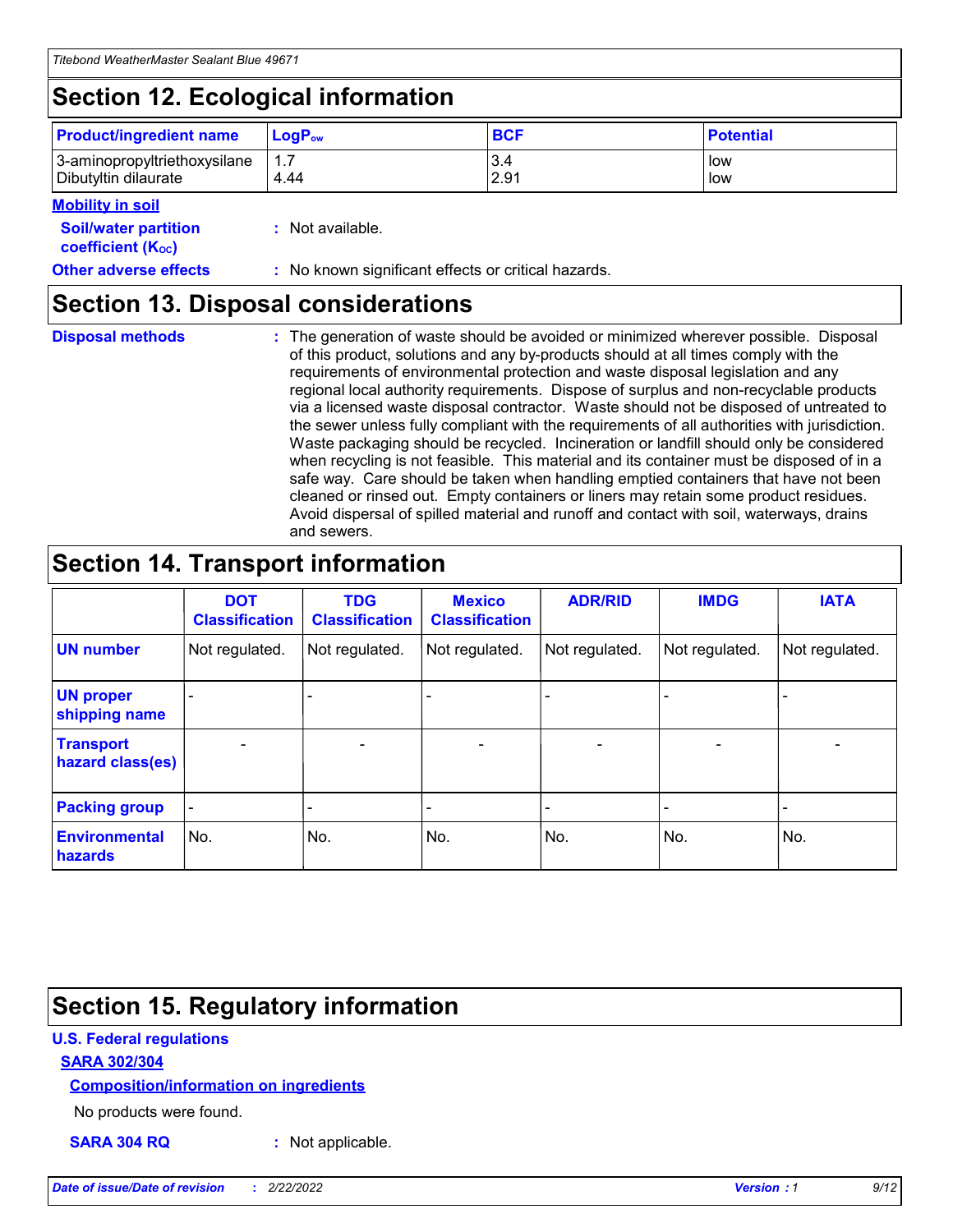## **Section 15. Regulatory information**

#### **SARA 311/312**

**Classification :** EYE IRRITATION - Category 2B SKIN SENSITIZATION - Category 1 TOXIC TO REPRODUCTION (Fertility) - Category 1B TOXIC TO REPRODUCTION (Unborn child) - Category 1B

#### **Composition/information on ingredients**

| <b>Name</b>                  | $\frac{9}{6}$ | <b>Classification</b>                                                                                            |
|------------------------------|---------------|------------------------------------------------------------------------------------------------------------------|
| 3-aminopropyltriethoxysilane | $\leq$ 3      | <b>FLAMMABLE LIQUIDS - Category 4</b><br><b>ACUTE TOXICITY (oral) - Category 4</b>                               |
|                              |               | SKIN IRRITATION - Category 2<br>EYE IRRITATION - Category 2A                                                     |
| Dibutyltin dilaurate         | ≤0.3          | ACUTE TOXICITY (oral) - Category 3<br>SKIN CORROSION - Category 1C                                               |
|                              |               | SERIOUS EYE DAMAGE - Category 1<br>SKIN SENSITIZATION - Category 1<br><b>GERM CELL MUTAGENICITY - Category 2</b> |
|                              |               | TOXIC TO REPRODUCTION (Fertility) - Category 1B<br>TOXIC TO REPRODUCTION (Unborn child) - Category 1B            |
|                              |               | SPECIFIC TARGET ORGAN TOXICITY (REPEATED<br>EXPOSURE) (respiratory system) - Category 1                          |

#### **State regulations**

| <b>Massachusetts</b> | : None of the components are listed. |
|----------------------|--------------------------------------|
| <b>New York</b>      | : None of the components are listed. |
| <b>New Jersey</b>    | : None of the components are listed. |
| <b>Pennsylvania</b>  | : None of the components are listed. |

#### **California Prop. 65**

**A** WARNING: This product can expose you to methanol, which is known to the State of California to cause birth defects or other reproductive harm. For more information go to www.P65Warnings.ca.gov.

| <b>Ingredient name</b> | No significant risk Maximum<br>level | acceptable dosage<br>level |
|------------------------|--------------------------------------|----------------------------|
| methanol               |                                      | Yes.                       |

#### **International regulations**

**Chemical Weapon Convention List Schedules I, II & III Chemicals** Not listed.

#### **Montreal Protocol**

Not listed.

#### **Stockholm Convention on Persistent Organic Pollutants**

Not listed.

### **UNECE Aarhus Protocol on POPs and Heavy Metals**

Not listed.

#### **Inventory list**

### **China :** All components are listed or exempted.

**United States TSCA 8(b) inventory :** All components are active or exempted.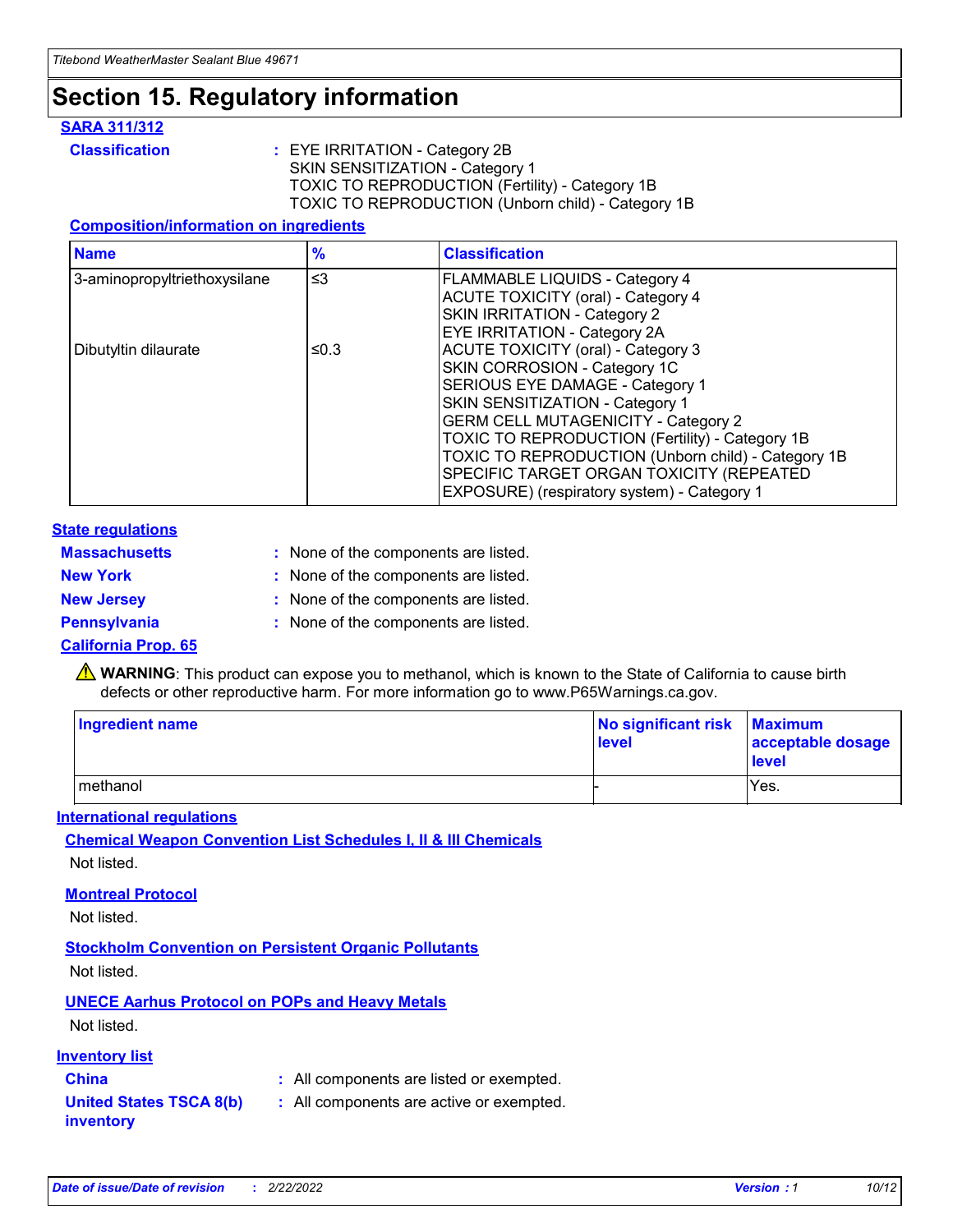## **Section 16. Other information**

**Hazardous Material Information System (U.S.A.)**



**Caution: HMIS® ratings are based on a 0-4 rating scale, with 0 representing minimal hazards or risks, and 4 representing significant hazards or risks. Although HMIS® ratings and the associated label are not required on SDSs or products leaving a facility under 29 CFR 1910.1200, the preparer may choose to provide them. HMIS® ratings are to be used with a fully implemented HMIS® program. HMIS® is a registered trademark and service mark of the American Coatings Association, Inc.**

**The customer is responsible for determining the PPE code for this material. For more information on HMIS® Personal Protective Equipment (PPE) codes, consult the HMIS® Implementation Manual.**

#### **National Fire Protection Association (U.S.A.)**



**Reprinted with permission from NFPA 704-2001, Identification of the Hazards of Materials for Emergency Response Copyright ©1997, National Fire Protection Association, Quincy, MA 02269. This reprinted material is not the complete and official position of the National Fire Protection Association, on the referenced subject which is represented only by the standard in its entirety.**

**Copyright ©2001, National Fire Protection Association, Quincy, MA 02269. This warning system is intended to be interpreted and applied only by properly trained individuals to identify fire, health and reactivity hazards of chemicals. The user is referred to certain limited number of chemicals with recommended classifications in NFPA 49 and NFPA 325, which would be used as a guideline only. Whether the chemicals are classified by NFPA or not, anyone using the 704 systems to classify chemicals does so at their own risk.**

#### **Procedure used to derive the classification**

|                                                                                                                                                                          | <b>Classification</b>                                                                                                                                                                                                                                                                                                                                                                                                                                                                                                                                                    | <b>Justification</b>                                                     |  |
|--------------------------------------------------------------------------------------------------------------------------------------------------------------------------|--------------------------------------------------------------------------------------------------------------------------------------------------------------------------------------------------------------------------------------------------------------------------------------------------------------------------------------------------------------------------------------------------------------------------------------------------------------------------------------------------------------------------------------------------------------------------|--------------------------------------------------------------------------|--|
| EYE IRRITATION - Category 2B<br>SKIN SENSITIZATION - Category 1<br>TOXIC TO REPRODUCTION (Fertility) - Category 1B<br>TOXIC TO REPRODUCTION (Unborn child) - Category 1B |                                                                                                                                                                                                                                                                                                                                                                                                                                                                                                                                                                          | Expert judgment<br>Expert judgment<br>Expert judgment<br>Expert judgment |  |
| <b>History</b>                                                                                                                                                           |                                                                                                                                                                                                                                                                                                                                                                                                                                                                                                                                                                          |                                                                          |  |
| <b>Date of printing</b>                                                                                                                                                  | : 4/22/2022                                                                                                                                                                                                                                                                                                                                                                                                                                                                                                                                                              |                                                                          |  |
| Date of issue/Date of<br>revision                                                                                                                                        | : 2/22/2022                                                                                                                                                                                                                                                                                                                                                                                                                                                                                                                                                              |                                                                          |  |
| Date of previous issue                                                                                                                                                   | : No previous validation                                                                                                                                                                                                                                                                                                                                                                                                                                                                                                                                                 |                                                                          |  |
| <b>Version</b>                                                                                                                                                           | $\therefore$ 1                                                                                                                                                                                                                                                                                                                                                                                                                                                                                                                                                           |                                                                          |  |
| <b>Key to abbreviations</b>                                                                                                                                              | $\therefore$ ATE = Acute Toxicity Estimate<br><b>BCF = Bioconcentration Factor</b><br>GHS = Globally Harmonized System of Classification and Labelling of Chemicals<br>IATA = International Air Transport Association<br>IBC = Intermediate Bulk Container<br><b>IMDG = International Maritime Dangerous Goods</b><br>LogPow = logarithm of the octanol/water partition coefficient<br>MARPOL = International Convention for the Prevention of Pollution From Ships, 1973<br>as modified by the Protocol of 1978. ("Marpol" = marine pollution)<br>$UN = United Nations$ |                                                                          |  |